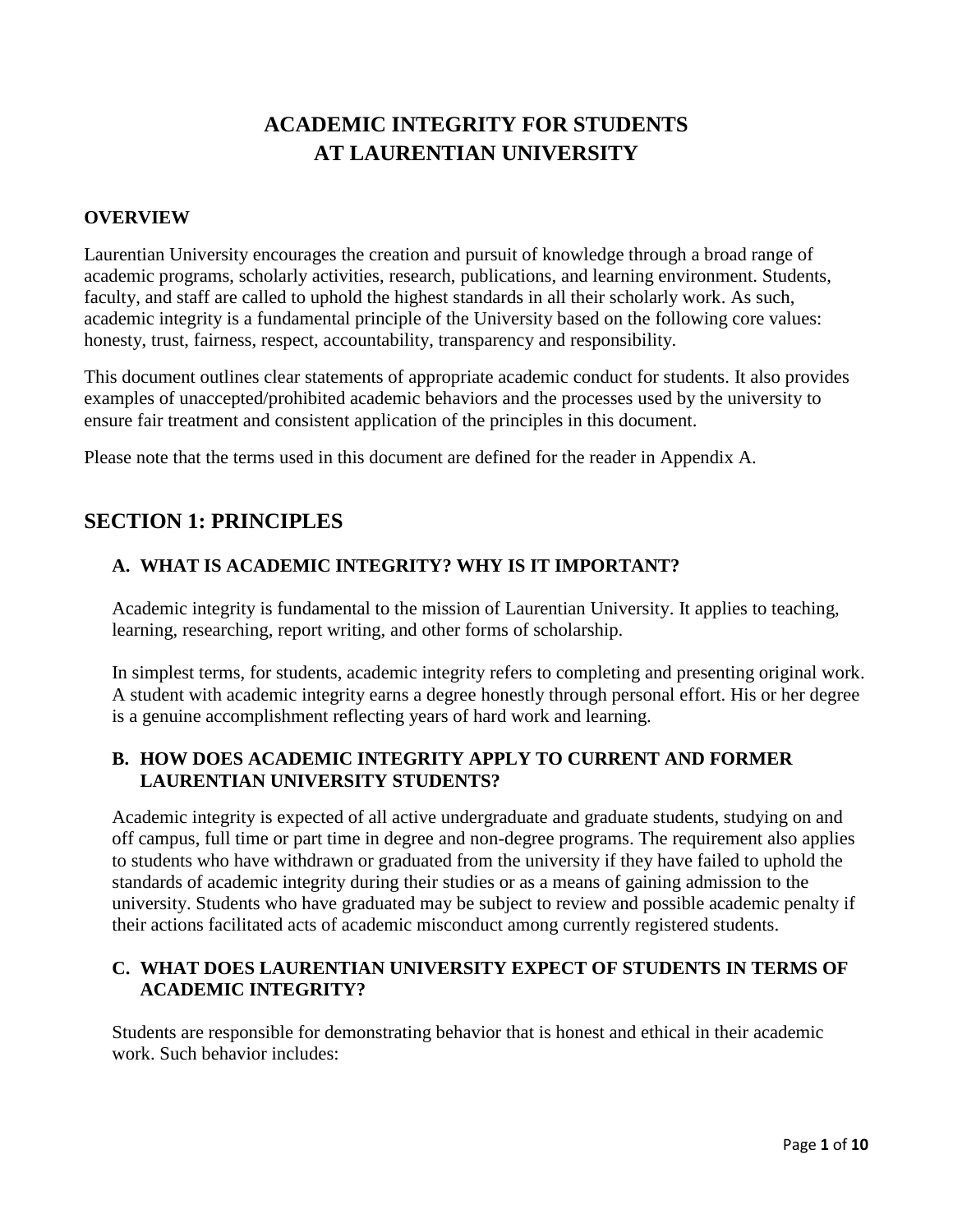- Respecting and following university academic regulations, policies, and provincial and federal legislation (copyright laws)**.**
- Following expectations and course requirements outlined by professors for referencing sources of information as well as for group work and individual work
- Asking for clarification of expectations as necessary. Students who are in any doubt as to whether an action on their part may be viewed as an academic violation should speak with their instructors, teaching assistants, and/or advisors
- Completing and submitting personally original work for evaluation
- Collaborating appropriately and participating actively in group work situations
- Acknowledging the contributions of others
- Ensuring that one's academic work is not used inappropriately by others (e.g., not lending print documents or electronic files of academic work to others, including assignments and research data)
- Confidentiality of material and questions covered in course testing formats.
- Acting ethically and with integrity while conducting research and in the reporting of research results, as required by Laurentian University's Research Ethics Board
- Actively participating in the learning process.

Laurentian University students are responsible for familiarizing themselves with this document and all other resources pertaining to academic integrity. Students have the further responsibility to identify and report all incidents of behavior in violation of academic integrity, and to assist in investigations of alleged incidents of academic dishonesty.

## **SECTION 2: BREACHING ACADEMIC INTEGRITY**

### **A. WHAT WOULD BE CONSIDERED A BREACH OF ACADEMIC INTEGRITY?**

The following list of offences is not exhaustive, nor are the definitions provided for each offence confined to the examples cited.

1. **Plagiarism:** Presenting, *whether intentionally or not*, the ideas, expression of ideas, or work of others (whether attributed or anonymous) as one's own in any submitted work whether for grading and non-grading purposes. Plagiarism includes reproducing or paraphrasing portions of someone else's published or unpublished material, regardless of the source, and presenting this material as one's own without proper citation or reference to the original source. Examples of sources from which ideas, expressions of ideas, or the work of others may be drawn from include, but are not limited to the following: books, articles, papers, material on the internet, literary compositions and phrases, performance compositions, chemical compounds, artworks, laboratory reports, research results, calculations and the results of calculations, diagrams, constructions, computer reports, and computer code/software.

Examples of plagiarism include, but are not limited to: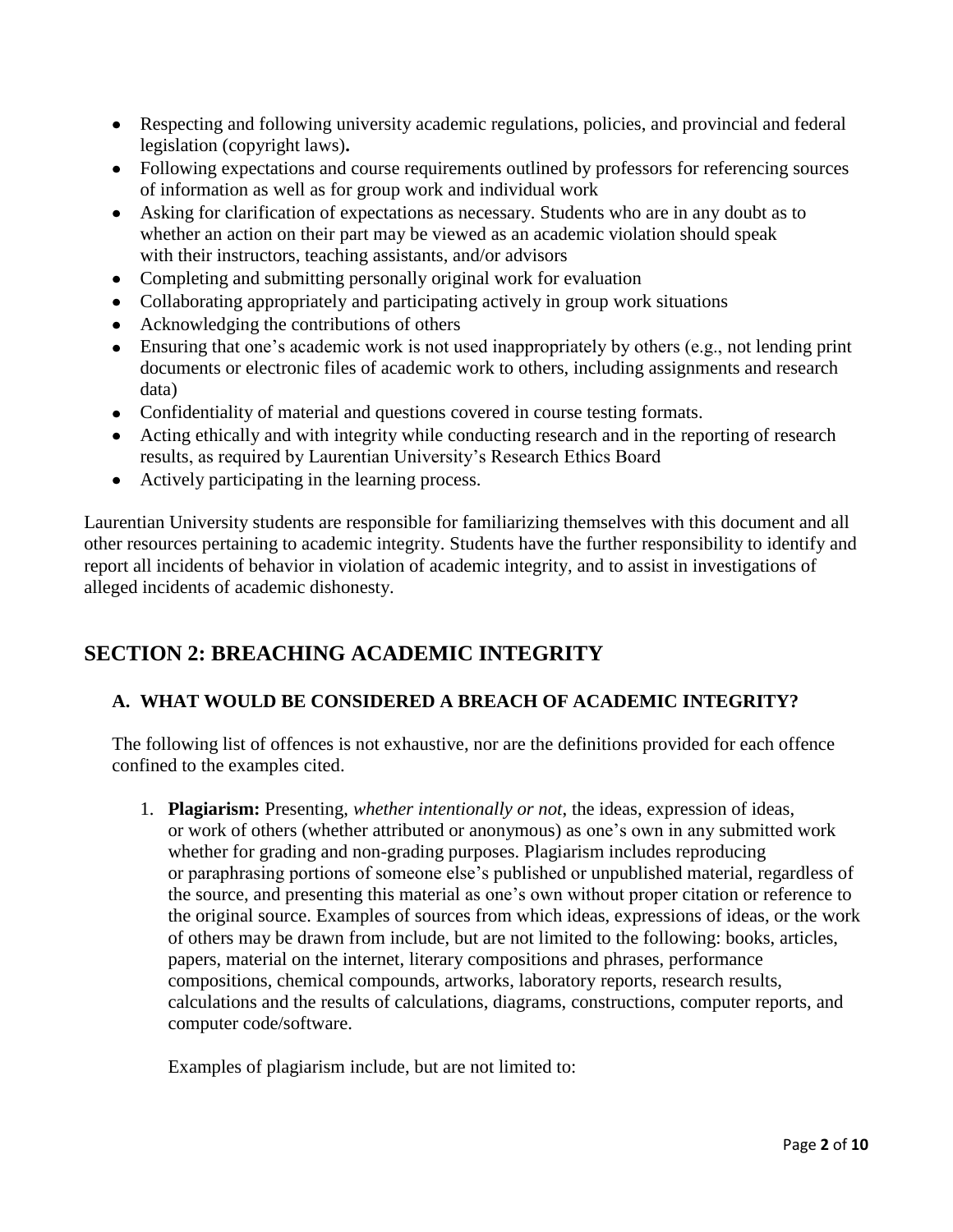- a. Using ideas, verbatim quotations, paraphrased material, algorithms, formulae, scientific or mathematical concepts without appropriate acknowledgment in an academic assignment
- b. Using another's data or research findings without appropriate acknowledgement
- c. Submitting a computer program developed in whole or in part by someone else, with or without modifications, as one's own
- d. Failing to acknowledge sources through the use of proper citations when using another's work and/or failing to use quotation marks and/or other citation conventions
- e. Submitting a take-home examination, essay, laboratory report, or other assignment written or created through the use of multimedia, in whole or in part, by someone else.
- 2. **Cheating:** The attempt to gain an improper advantage in an academic evaluation. Forms of cheating include, but are not limited to:
	- a. Obtaining a copy of an examination/test before it is officially available
	- b. Sharing questions on an examination/test with a fellow student who may be taking the same test on a later occasion
	- c. Copying another person's answer to an examination/test question
	- d. Consulting an unauthorized source during an examination/test
	- e. Obtaining assistance by means of written, electronic, or other aids not approved by the instructor
	- f. Changing a score or a record of an examination/test result
	- g. Submitting the work one has done for one class or project to a second class, or as a second project, without the prior informed consent of the relevant instructors
	- h. Submitting work prepared in collaboration with another or other member(s) of a class, when collaborative work on a project has not been authorized by the instructor
	- i. Submitting work prepared in whole or in part by another person and representing that work as one's own
	- j. Selling or giving away essays or other assignments, in whole or in part, with the expectation that these works will be submitted by a student(s) for grading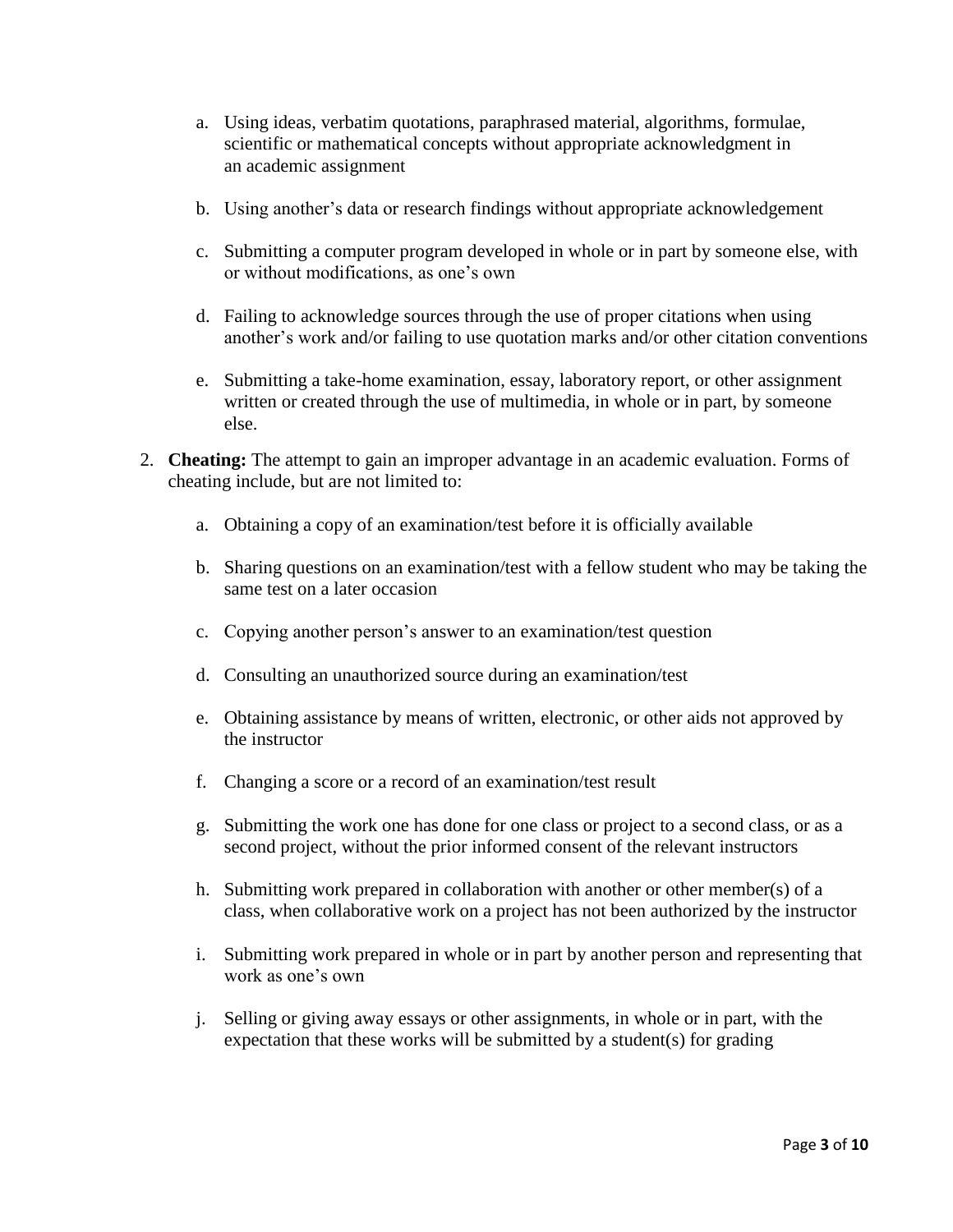- k. Buying/purchasing essays or other assignments, in whole or in part, with the expectation that these works will be submitted by a student for grading
- l. Preparing work in whole or in part, with the expectation that this work will be submitted by another student for grading.
- m. Disruption of class(es) or examinations by any means.
- 3. **Impersonation:** To have someone impersonate oneself in class, in a test, in an examination or interview, or in connection with any other type of assignment or placement associated with a course or academic program. Both the impersonator and the individual impersonated may be charged.
- 4. **Improper research practices:** Academic research includes the collection, analysis, interpretation, and publication of information or data obtained in the scientific laboratory, the field, and various other settings. Forms of improper research practices include:
	- a. Dishonest reporting of investigative results, either through fabrication or falsification
	- b. Taking or using the research results of others without permission or due acknowledgement
	- c. Misrepresentation or selective reporting of research results or methods used
- 5. **Dishonesty in written work:** To knowingly write and submit information that will mislead or deceive readers. This includes falsification or fabrication of data or information, as well as failure to give credit to collaborators as joint authors and the listing as authors of others who have not contributed to the work. Plagiarism is also considered a form of dishonesty in **written work**.
- 6. **Dissemination of information without permission:** Information or data collected with a member of faculty or another student and other works that involved the participation of a faculty member or another student should not be submitted for publication or otherwise disseminated without their permission.
- 7. **Abuse of confidentiality:** Taking or releasing the ideas or data of others that were given with the expectation of confidentiality is inappropriate. This includes ideas or data obtained via the evaluation of confidential grant proposals, award applications, or manuscripts that will be or may have been submitted for possible funding or publication. Unless one is authorized to do so, it is improper to obtain a password assigned to another or to copy or modify a data file or program belonging to someone else. Proper authorization means being granted permission either by the owner or originator of the material, or by an appropriate faculty member or administrator.
- 8. **Falsification or unauthorized modification of an academic document/record:** To falsify, fabricate, or in any way modify, either through omission or commission, an application to the university or a program, course, examination or test, transcript, grade, letter of recommendation or related document, a degree, a physician's note/form, or any other document used in support of an academic application, record, petition/appeal, or endeavor.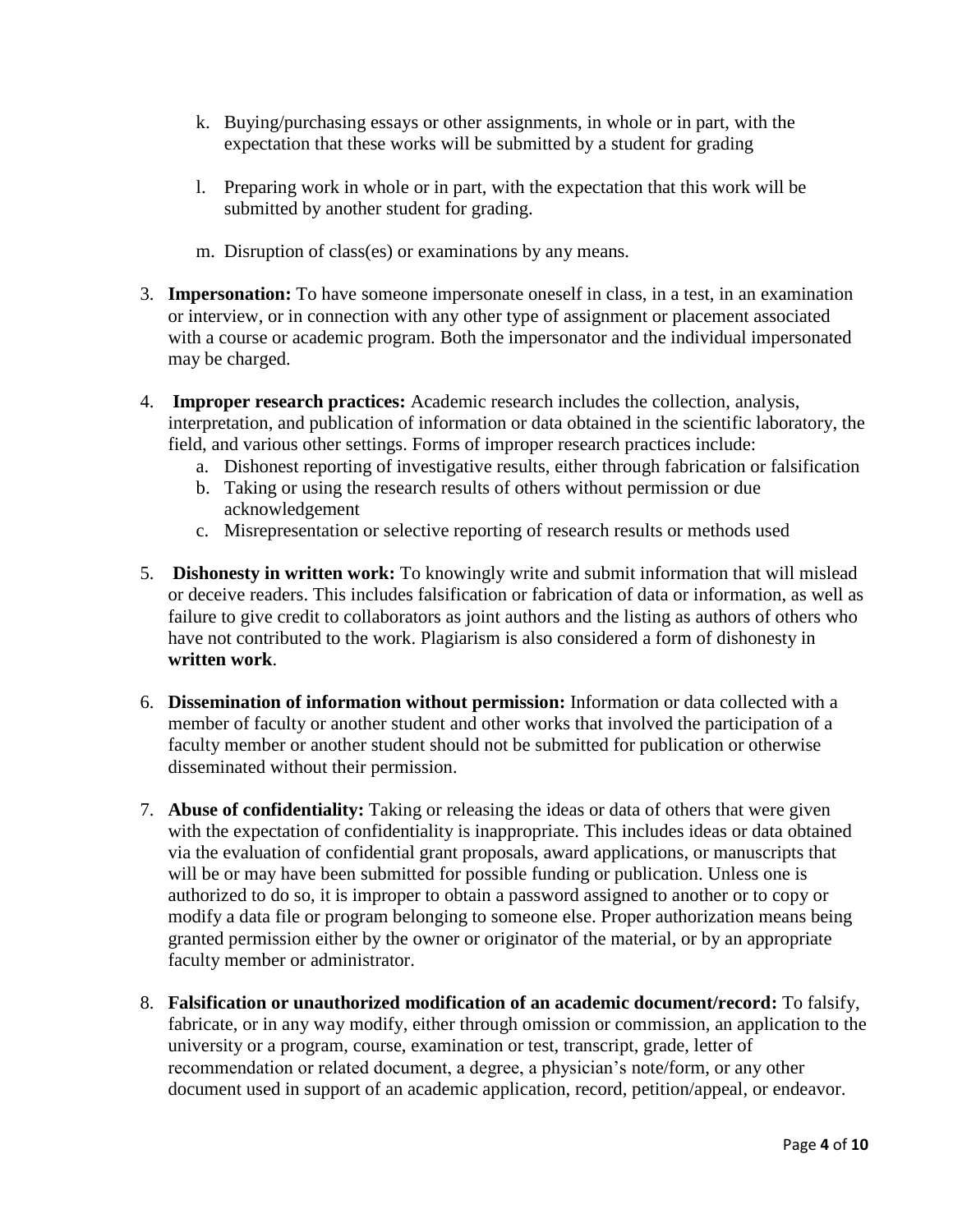- 9. **Obstruction of the academic activities of another:** To interfere with the scholarly activities of another in order to harass or gain unfair academic advantage. This includes interference or tampering with data, a human or animal subject, a written document or other creation (e.g., a painting, sculpture or film), a chemical used for scientific study, or any other object of study.
- 10. **Aiding and abetting:** Encouraging, enabling, or causing others to do or attempt any of the above.

## **SECTION 3: CONSEQUENCES AND PROCEDURES**

#### **A. WHAT ARE THE CONSEQUENCES OF BREACHING ACADEMIC INTEGRITY?**

The following penalties, in order of severity from least to greatest, will be applied in a situation of a breach of academic integrity:

- 1. A grade of "0" for the work in question
- 2. A grade of "0" for the course
- 3. Failing grade of X
- 4. Probation
- 5. Suspension
- 6. Expulsion
- 7. Repeal of a degree or degrees

Procedural and other information related to the above penalties is described below:

- The Department or School's Appeals Committee or the Senate Committee on Student Appeals  $\bullet$ may impose a combination of penalties for any single determination of academic dishonesty.
- Suspension may be retroactive to the date of the infraction, may be immediate from the date of the decision, or may take effect at the end of the session during which the final decision is made.
- Repeal of the degree will only occur when the act of academic dishonesty permitted the student to obtain the degree.
- Readmission after suspension will follow normal procedures to complete studies or to obtain the degree that may have been withheld.
- Readmission after expulsion will be subject to the discretion of the Senate Committee on Academic Regulations and Awards and, if granted, will be subject to a period of probation as the Senate Committee on Academic Regulations and Awards determines based on its discretion.
- The mention of academic dishonesty will be removed from the student's file when the first of either of the following occurs:
	- o the student successfully completes all the requirements for graduation; or
	- o a period of five years has elapsed since the determination of academic dishonesty.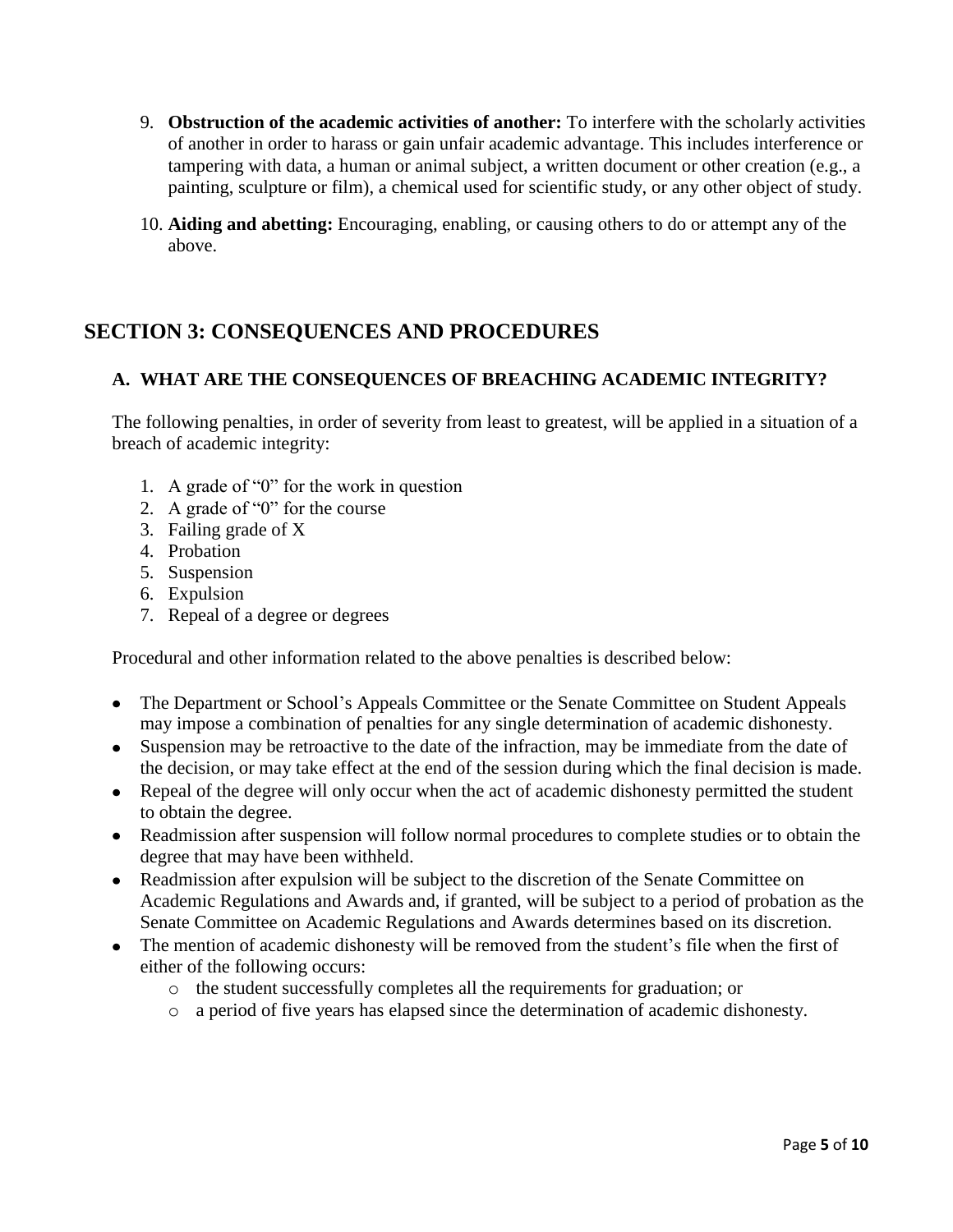#### **B. IF A BREACH OF ACADEMIC INTEGRITY IS SUSPECTED, WHAT ARE THE STEPS THAT FOLLOW?**

- 1. Upon determining that a student has committed a breach of academic integrity, the professor:
	- a) will assign a grade of "0" for the work in question;
	- b) may assign a grade of "0" for the course;
	- c) will inform the Department Chair or the School Director.
- 2. If, in addition to the penalties noted above, the professor wishes stronger penalties, he or she will make a recommendation for the application of a sanction of academic dishonesty to the Department Chair or the School Director.
- 3. The Chair or Director will forward the request to the Secretary of the Senate Committee on Student Appeals (Registrar) and will send a copy to the Dean of the Faculty. The Secretary of the Senate Committee on Student Appeals will send a copy to the student.
- 4. When a hearing is held, the Department or School's Committee or the Senate Committee on Student Appeals will not impose a penalty which is more severe than the one recommended by the professor.
- 5. The Department or School's Committee or the Senate Committee on Student Appeals may impose a combination of penalties for any single determination of academic dishonesty.
- 6. The Senate Committee on Student Appeals may substitute a lesser penalty or penalties than the one or ones determined by the Department or Schools' Committee.
- 7. Where it is alleged that a student has committed one of the following offences—falsification or fabrication of information, threats, or production of a document that would lead someone to think he or she was a faculty member—the Dean or the Registrar will make a recommendation for application of a sanction of academic dishonesty to the Chair of the Senate Committee on Student Appeals. The Chair will send a copy to the student. The Senate Committee on Student Appeals will not impose a penalty which is more severe than the one recommended by the Dean or the Registrar.
- 8. On determining that a student has committed a second breach of academic integrity or two breaches of academic integrity, the Department or Schools' Committee or the Senate Committee on Student Appeals may impose a penalty which is more severe than the one recommended by the professor. A student who is found to have committed a second breach of academic integrity or two breaches of academic integrity will be subject to further penalties which may include a failing grade of X for the course in which the offence was committed, suspension, expulsion, and/or repeal of his or her degree. When the Registrar receives a notification of academic dishonesty and is already in possession of a previous notification for the same student, the Registrar may recommend further and more severe penalties.

### **C. HOW CAN A PENALTY FOR A BREACH OF ACADEMIC INTEGRITY OR THE ASSOCIATED SANCTION BE APPEALED?**

The student may appeal the determination of a breach of academic integrity by submitting a request to the Department Chair who will then submit the request to the Secretary of the Senate Appeals Committee (Registrar). Provided that grounds for an appeal can be established, the procedure set out in Laurentian's Appeals Committee, Departments/Schools Policy will be followed.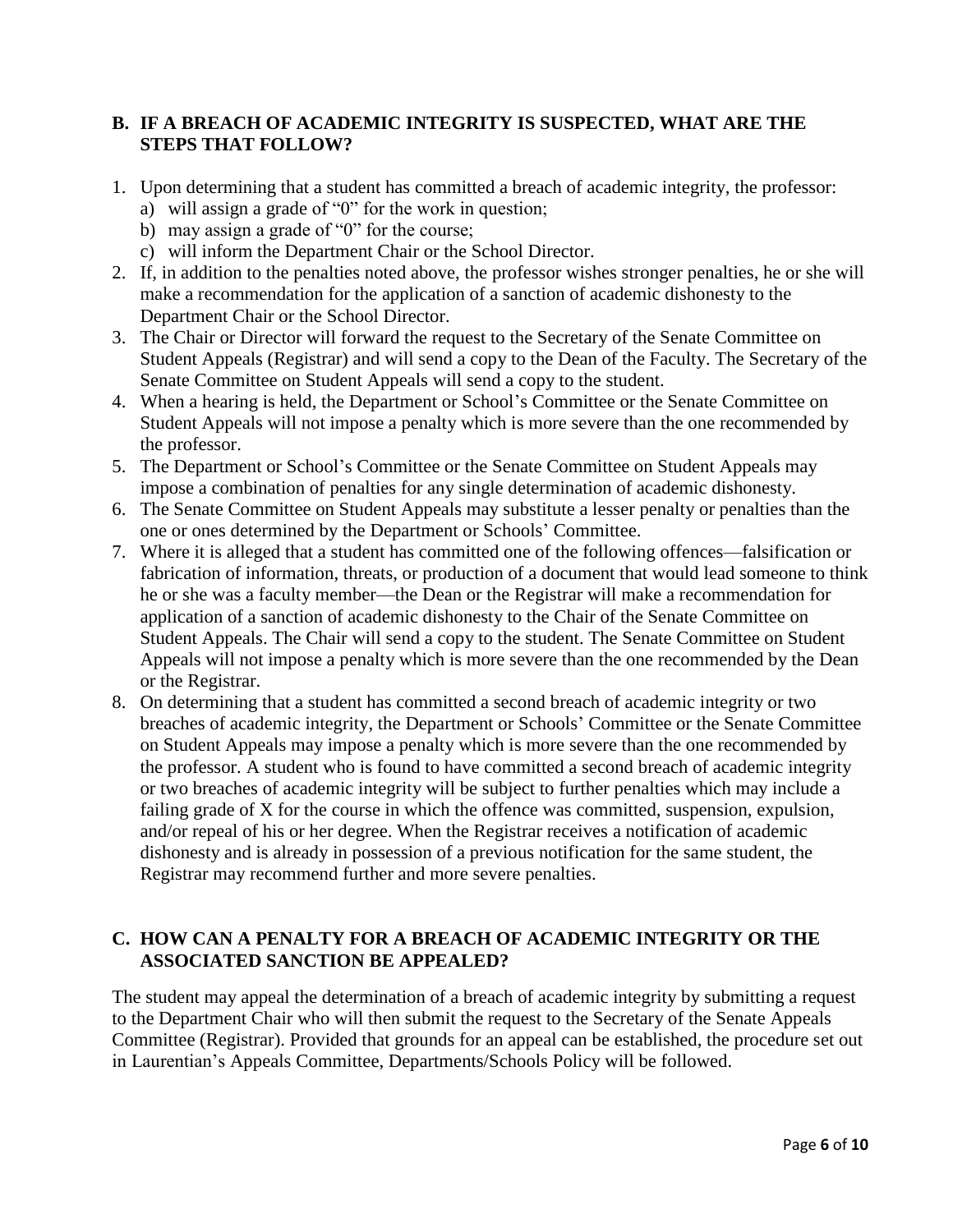### **SECTION 4: RESOURCES**

#### **A. WHAT RESOURCES ARE AVAILABLE TO HELP STUDENTS PRACTICE ACADEMIC INTEGRITY?**

The university provides various supports to assist students in their pursuit of academic integrity. The Library has several librarians to assist students in a host of services, including: doing research, finding materials, citing work of others properly, preparing a bibliography, etc. As noted below, the Student Success Centre, located on the second floor of the J.N. Desmarais Library, provides several resources, including:

- Writing Assistance Program
- Peer Tutoring
- Essay Writing Workshops
- Citation Style/Documentation Workshops  $\bullet$

Information regarding the above resources can be found at www.success.laurentian.ca

#### **B. WHAT OTHER DOCUMENTS PERTAIN TO ACADEMIC INTEGRITY?**

Laurentian University has several documents that support and relate to academic integrity. These include:

- Appeals Committee, Departments/Schools Policy (http://laurentian.ca/NR/rdonlyres/77A2CB20-4B12-44D0- 8241-A16805983A5F/0/APPEAL\_STUDENT.pdf)
- Code of Student Conduct, Non-academic  $\bullet$ (http://laurentian.ca/NR/rdonlyres/536124E7-48E3-44B6-A24A-84B2C6DAC279/0/Code\_Companion\_05.pdf)
- Policy on a Respectful Workplace and Learning Environment (http://laurentian.ca/NR/rdonlyres/1B75CB50-B7CB-4CA3-AD64-13D70AD6BC5C/0/PolicyonARespectfulWorkplaceandLearningEnvironment.pdf)
- Statement of Student Rights and Responsibilities (http://laurentian.ca/NR/rdonlyres/3553F8BD-12A9-4D08- BB3C-F601F924BEA8/0/StudentRightsResponsibilites\_April16\_98.pdf)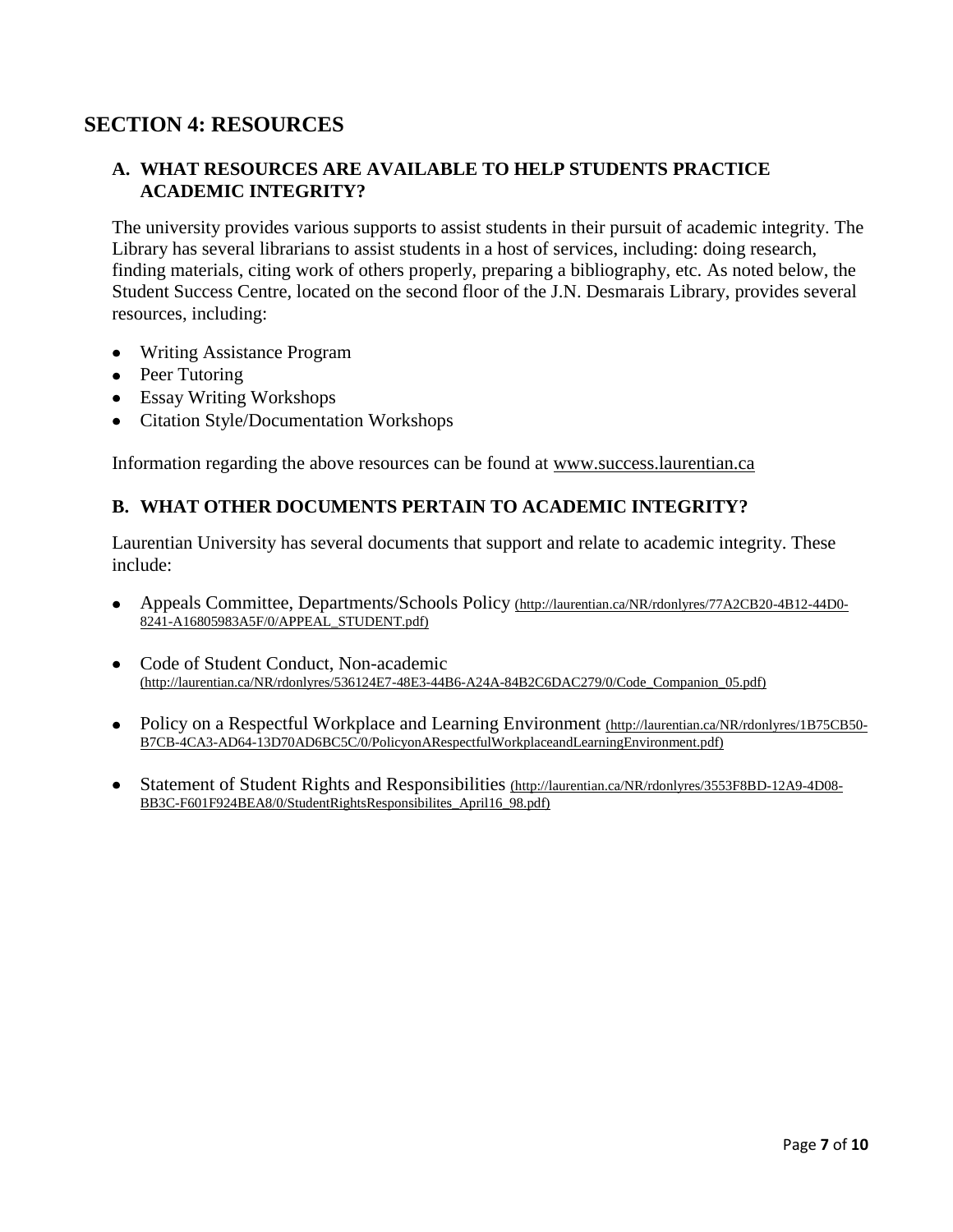### **HISTORY OF REVISIONS:**

This document has not been revised since it was prepared in 2010.

#### **REVIEW INTERVALS:**

This document will be reviewed on an annual basis by the Senate Committee on Teaching and Learning.

### **NOTICE OF COLLECTION OF PERSONAL INFORMATION:**

Any personal information about an individual collected in respect of this document is pursuant to *The Laurentian University of Sudbury Act, 1960* and a by-law passed by the Board of Governors. Such information will only be used for the purposes and functions outlined in this document. If you have any questions about the collection, use, and disclosure of this information, please contact the senior administrator responsible for this document.

#### **ACKNOWLEDGEMENTS:**

In 2010, Laurentian University's Policy on Academic Dishonesty underwent substantial revisions. A sub-group of the Teaching and Learning Committee undertook this task and consulted the policies and regulations of other Universities in this process. Laurentian wishes to express its gratitude to the following Ontario Universities who generously agreed to share their material and have granted Laurentian permission for its use: Brock University, York University, the University of Waterloo, and the University of Guelph.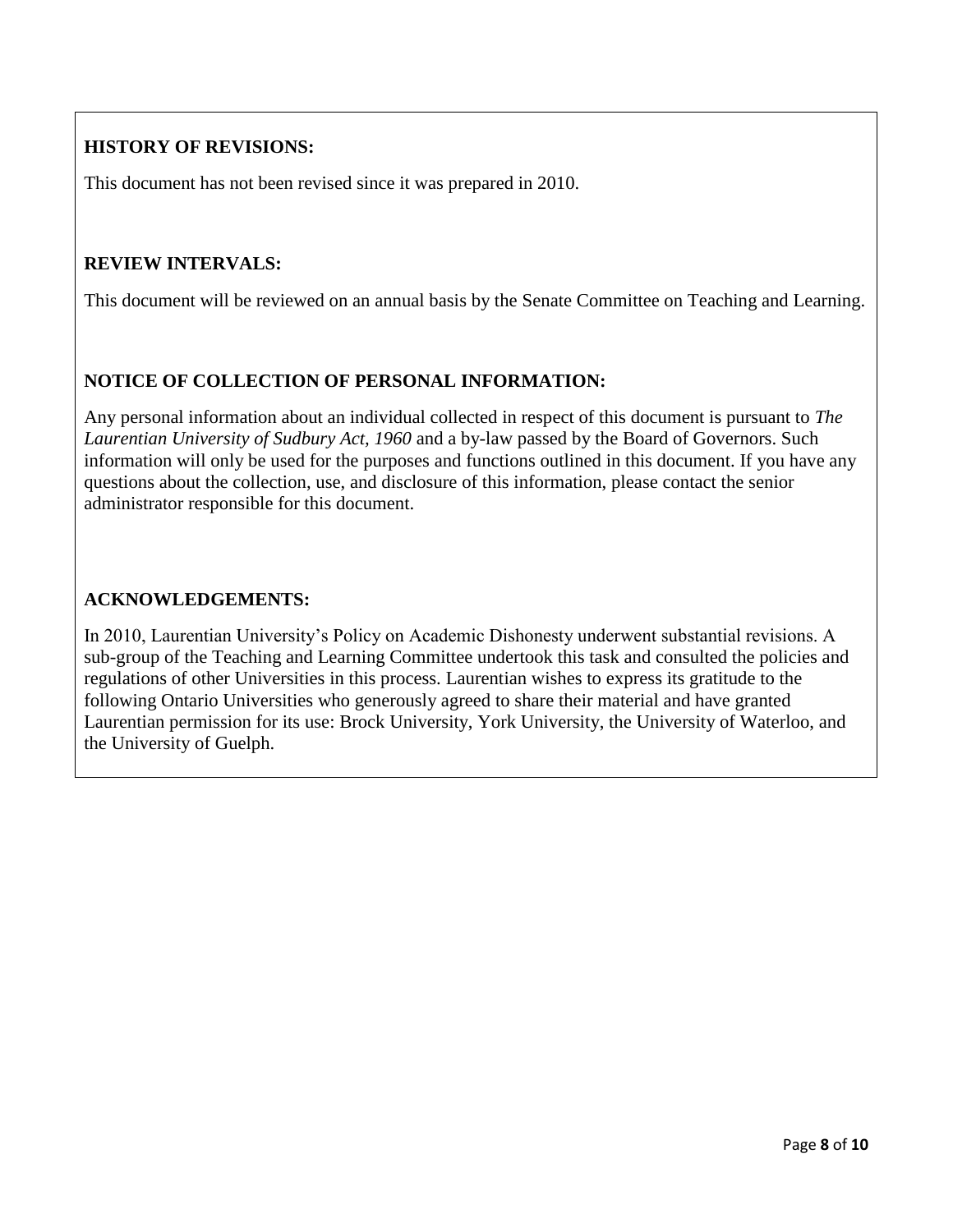# **APPENDIX A**

# **GLOSSARY**

- 1. **Academic dishonesty** refers to a student's participation (knowingly or otherwise) in behaviors that serve to deceive members of the university community in an effort to achieve academic benefit.
- 2. **Academic misconduct** refers to any act or practice of behaviors by a student or group of students, deliberate or otherwise, that has the potential to damage the learning environment and undermine the university's mission (See Student Code of Conduct, Non-Academic).
- 3. **Academic work** is any activity, assignment, dissertation, document, essay, performance, presentation, project, rendition, thesis, or other work accomplished, performed, prepared, or submitted by a student for evaluation.
- 4. **Administration** refers to individuals or academic bodies responsible for the academic programs of the university and management of policy and procedures. They include: Department Chairs, School Directors; Vice-President, Research and Graduate Studies; Assistant Deans, Deans, Registrar, Associate Vice-President, Student Affairs; Vice-President, Academic and Provost; Vice-President, Francophone Affairs, Student Affairs and Recruitment; and the University Senate and its Committees.
- 5. **Dean** refers to all Assistant Deans, Deans, and all other persons designated to act in the administrative capacity as head of an academic faculty.
- 6. **Degree** refers to a certificate, diploma, degree, or other attestation of academic accomplishment.
- 7. **Department Chair** identifies all Department Chairs, School Directors, or other persons designated to act in the administrative capacity as head of an academic department.
- 8. **Department or School's Appeals Committee** refers to the persons called upon to consider appeals from students with respect to grades within the context of a course.
- 9. **Expulsion** refers to the following:
	- a. denial of the right to enroll at the university for a minimum of three semesters and a maximum of three years with no right to request readmission during the minimum period of expulsion;
	- b. cancellation of all registrations and activities from the date set by the Senate Committee on Student Appeals;
	- c. denial of any type of academic assessment leading to a diploma or degree including confirmation of previous studies or the completion of course equivalencies for the student's record;
	- d. cancellation of academic assessments previously completed for courses which have not yet been completed;
	- e. cancellation of enrollment in courses and activities which have not yet been completed;